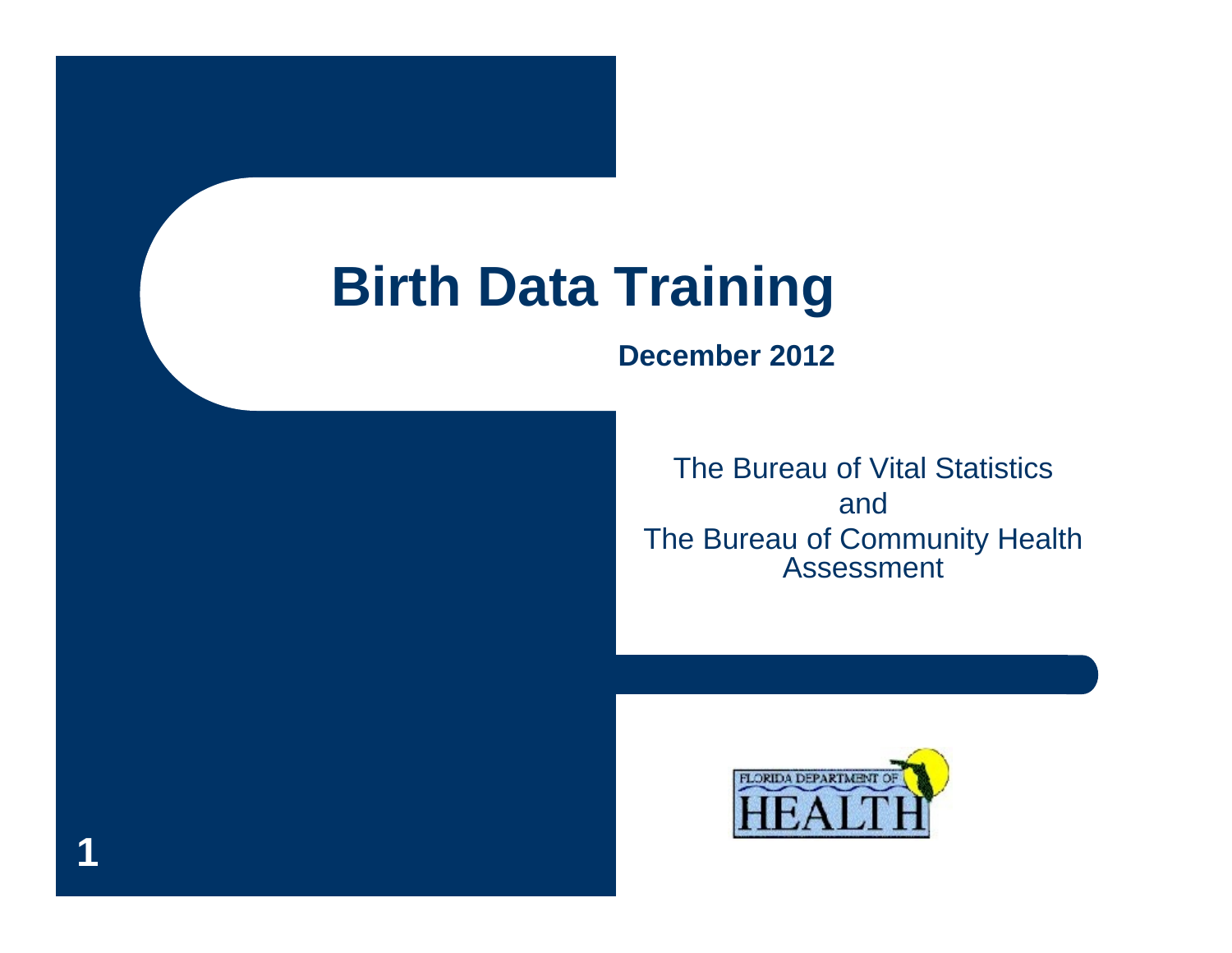

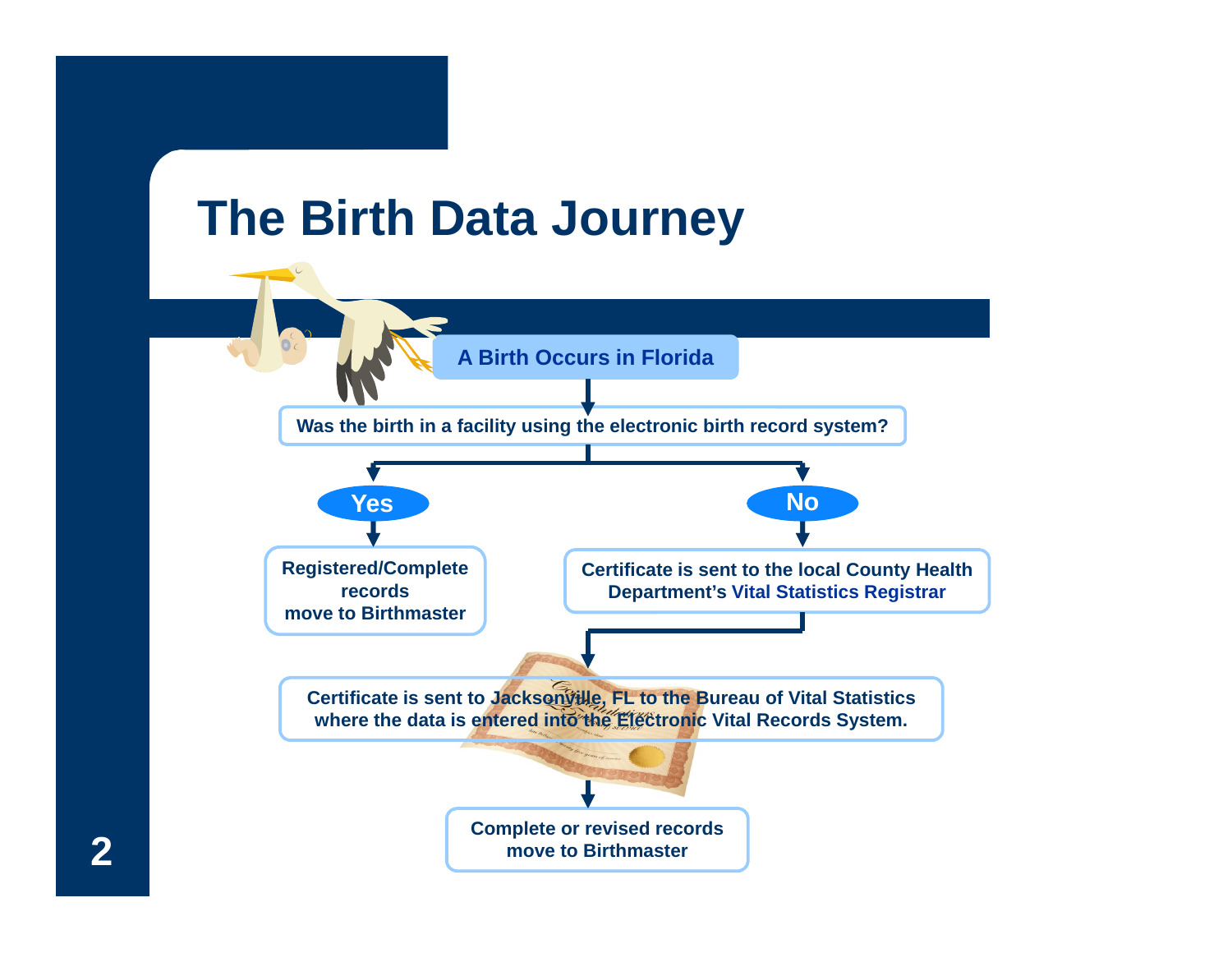#### **The Birth Data Journey**

- Birth records can be altered or amended only through the Bureau of Vital Statistics.
- Out-of-state birth certificates are sent to Jacksonville from other states and added to the electronic birth record system as they are received.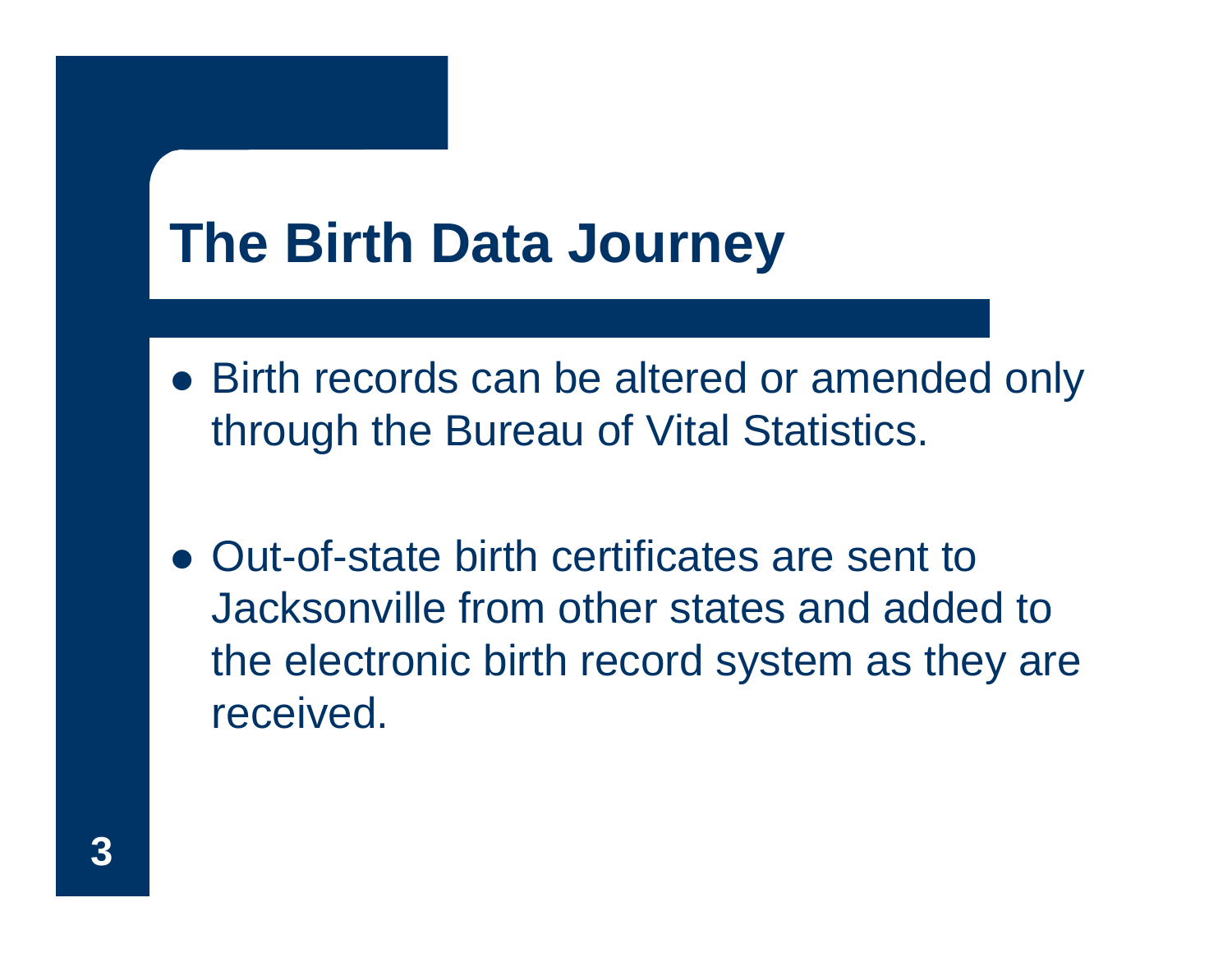## **Birth Certificate Revisions**

- The most recent version of the Florida Birth Certificate was implemented in January 2011.
- The last major revision was implemented in March 2004.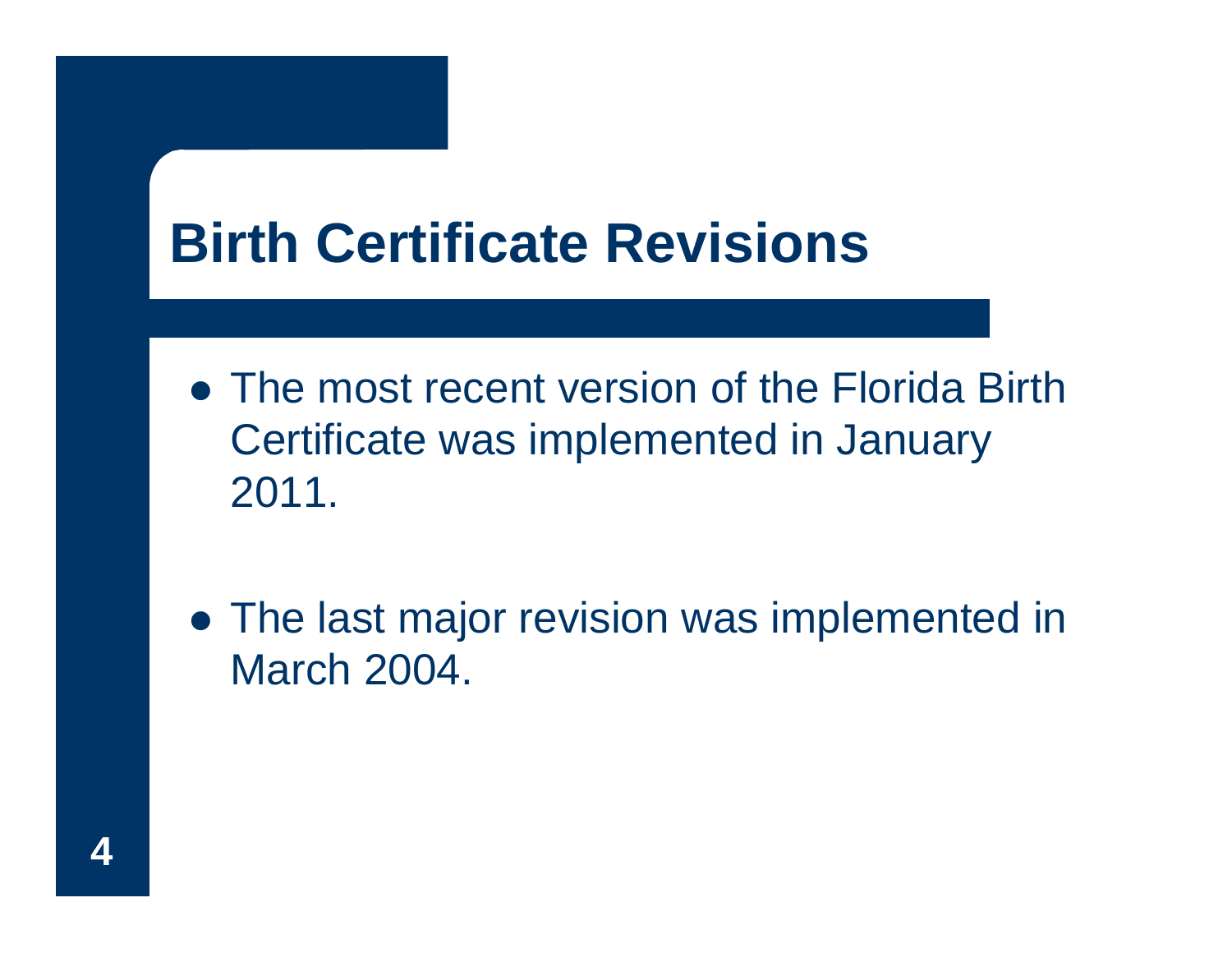#### **Electronic Birth Record**

- Implementation of the Florida electronic birth record system was completed in 2010.
- Complete or revised records are available for analysis one day after they are entered or revised.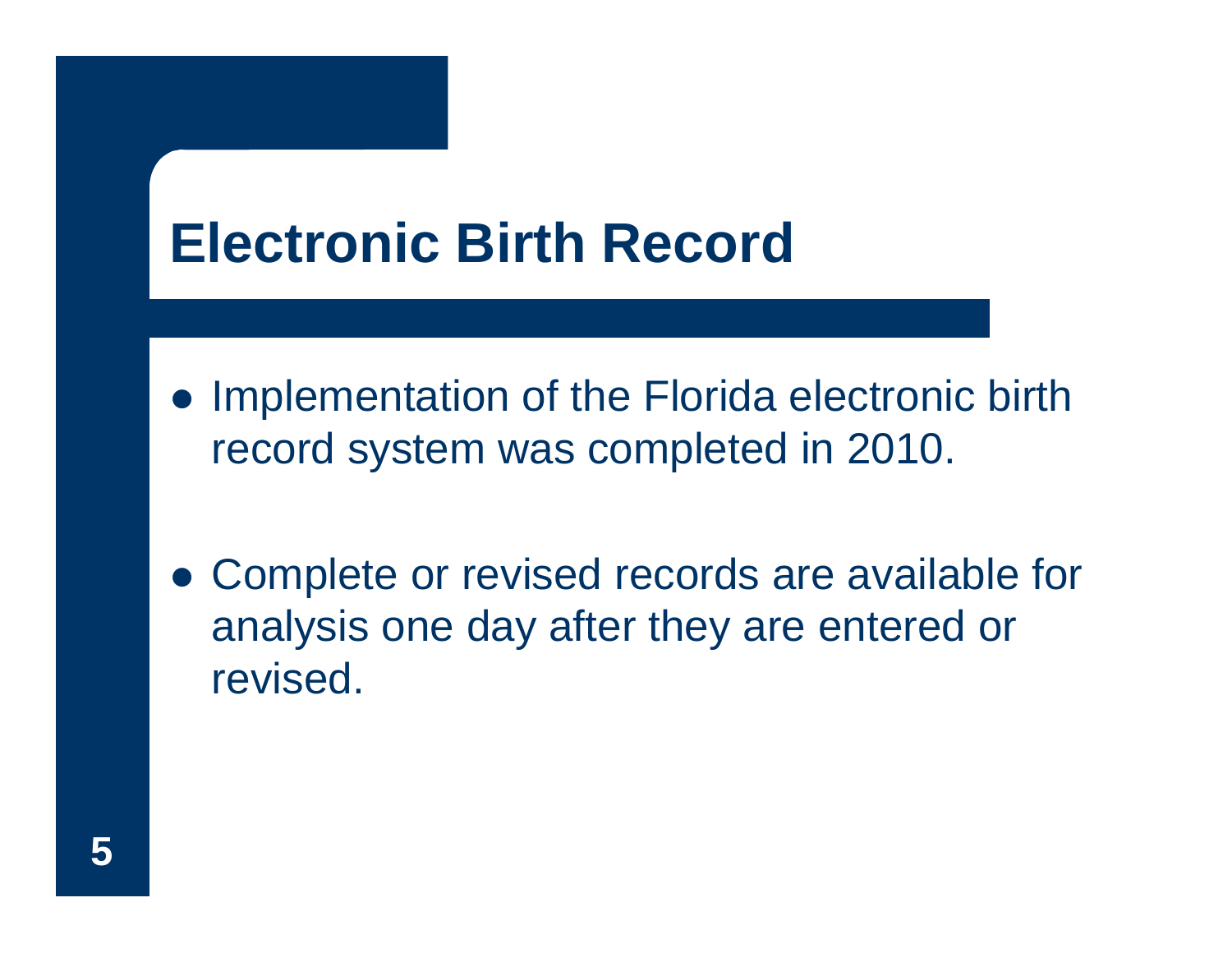

- Provides standard reports with birth counts or birth rates
- User may create custom reports using a "dragand-drop" feature
- Provides options for downloading, filtering, and sorting data
- Accessed through <u>www.FloridaCHARTS.com</u>
- Updated weekly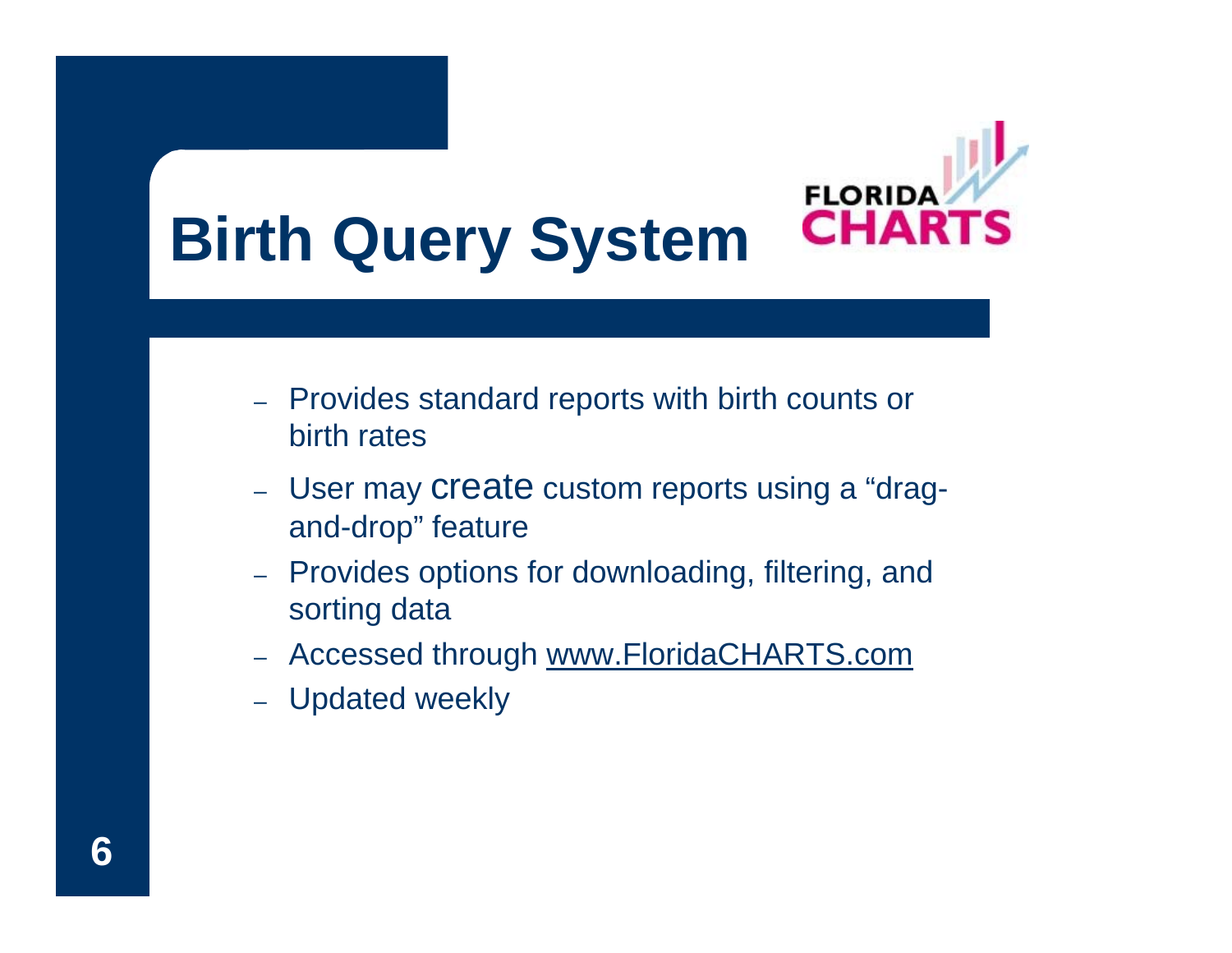# **Confidentiality**



- Florida Statute Section 382.013(5) states that all information concerning parentage, marital status, and medical details shall be confidential, which includes ALL items on the birth certificate.
- Social Security Numbers are also confidential under federal law.
- Persons accessing Florida's death data must sign an approved Data Use Agreement and agree not to share the data with anyone and to only use the data for the purpose specified in the agreement.
- Persons who sign the Agreement should only release aggregate data.
- $\bullet$ Any breaches of confidentiality can be treated as a 3<sup>rd</sup> degree felony.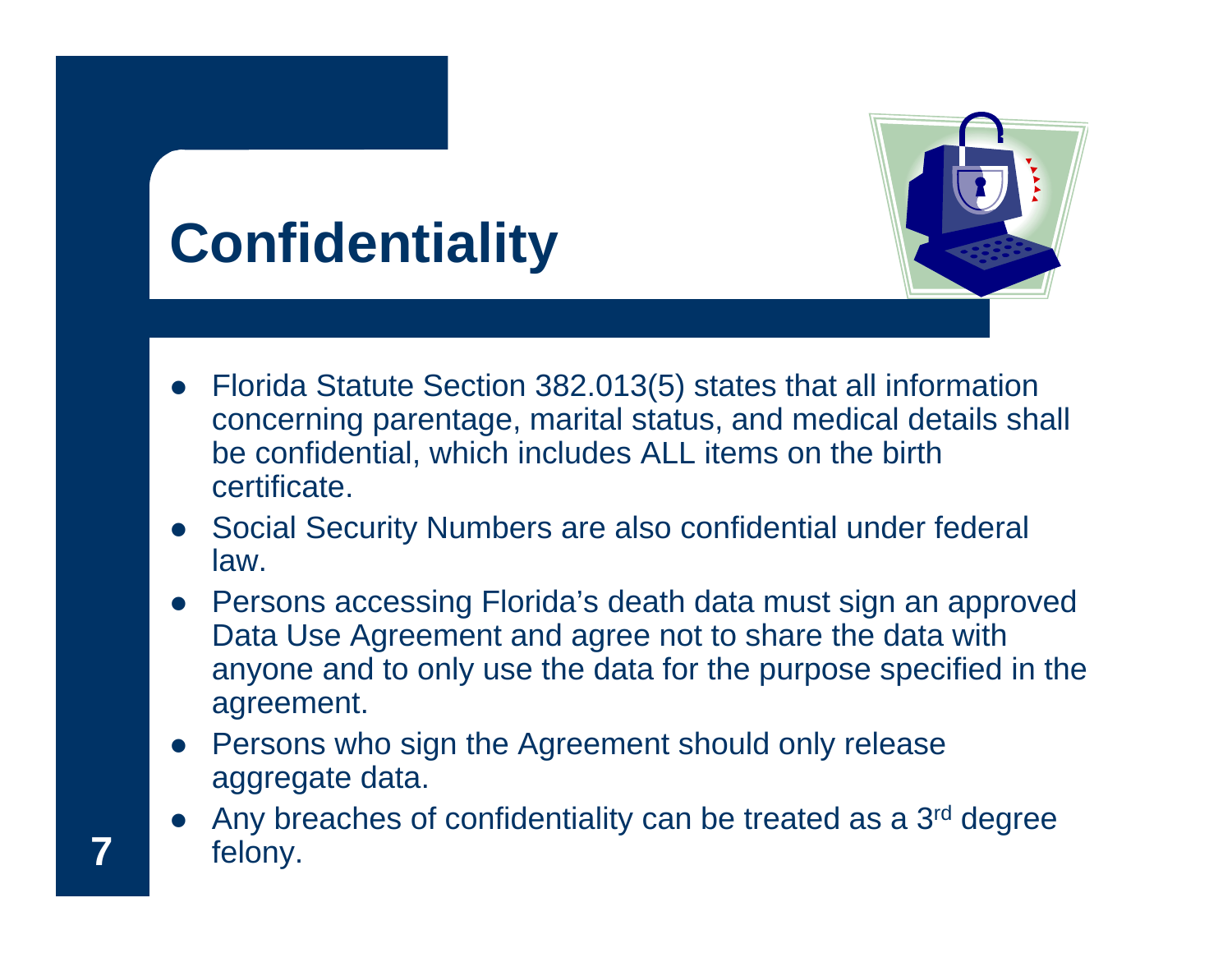# **Birth Codebooks**

The birth codebooks provide details about each field in the BirthMaster, BirthStat, and CHD Repository files:

- **Field name**
- – **Data type** (int, smallint, datetime, char, or varchar) **and length**
- **Item number** on the birth certificate
- The range of **years** data for the field was **collected**
- The **availability** of the field in the master, stat, or repository files
- A brief **definition** of what the field represents
- – A **description** of what appears in the fields (names, numeric codes, dates, etc.)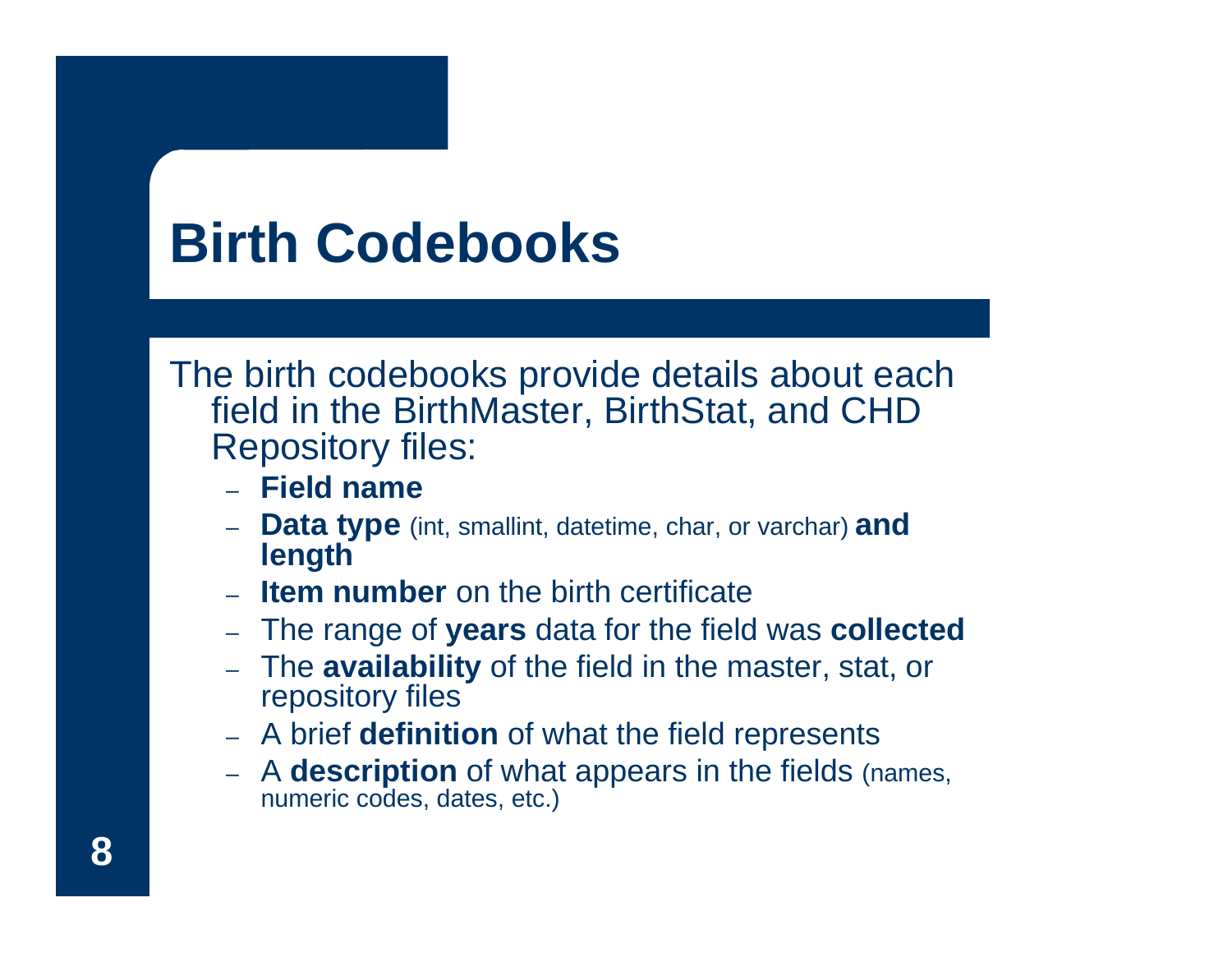## **Resident vs. Recorded Births**

• To query births that occurred to residents of Florida *(resident births)*: MOTHER\_RES\_STATE\_CODE = '10'

State of residence

• To query births that occurred in Florida to both in-state and out-of-state residents*(recorded births)*:

BSTATE='FL'

State of birth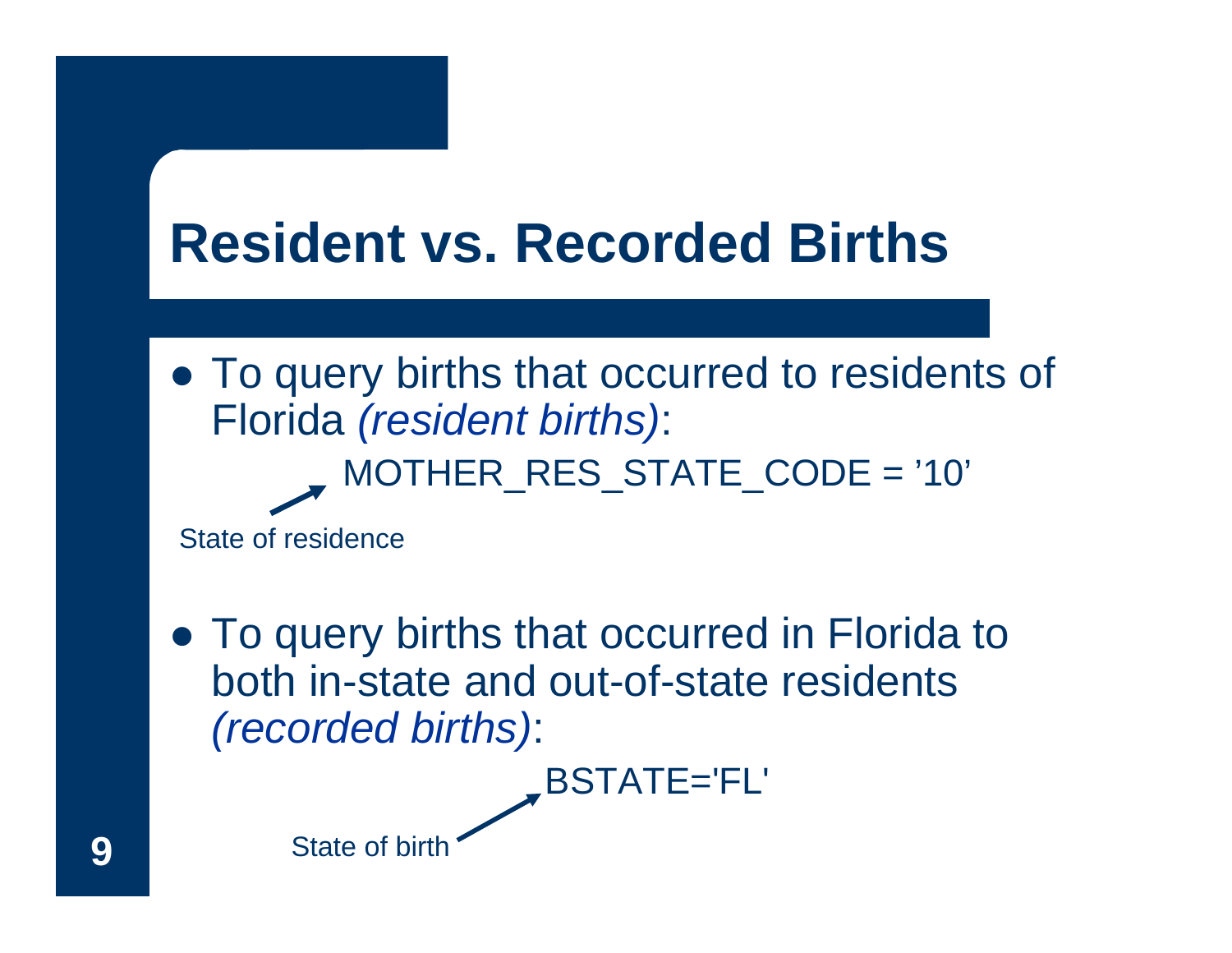#### **Race Fields**

• Starting in 2004, the Florida Birth Certificate allowed for selection of multiple races.



15 Separate Race Fields: White, Black, American Indian/Alaskan Native, Chinese, Japanese, Hawaiian, Filipino, Korean, Other Races, Vietnamese, Asian Indian, Asian Other, Guamanian/Chamorro, Samoan, Pacific Islander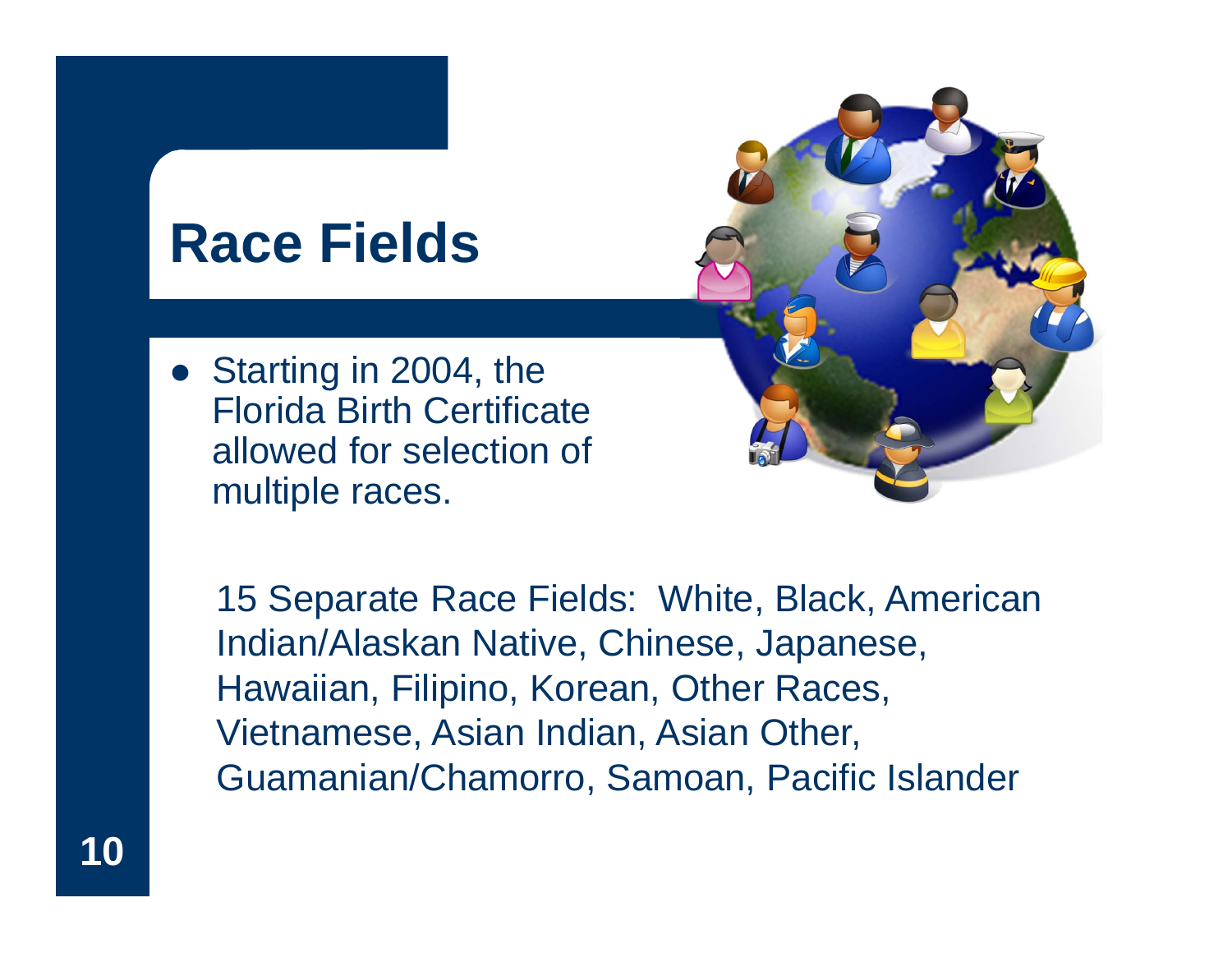# **Calculated Fields**

- $\bullet$  There are some calculated fields in Florida's birth data:
	- $\rightarrow$ MOTHER\_CALCULATEDRACE
	- FATHER\_CALCULATEDRACE
	- MOTHER\_CALCULATEDHISP
	- FATHER\_CALCULATEDHISP
	- BIRTH\_INTERVAL
	- CALC\_MONTHOFPRENATALBEGAN
	- PREPREGNANCY\_BMI
	- HSINFANTSCORE
	- CALCULATEDGESTATIONALAGE
	- WEIGHTGAIN
	- KOTELCHUCK INDEX
	- CIG\_1TRI
	- CIG\_2TRI
	- CIG\_3TRI
	- CIGS\_PRIOR

**11**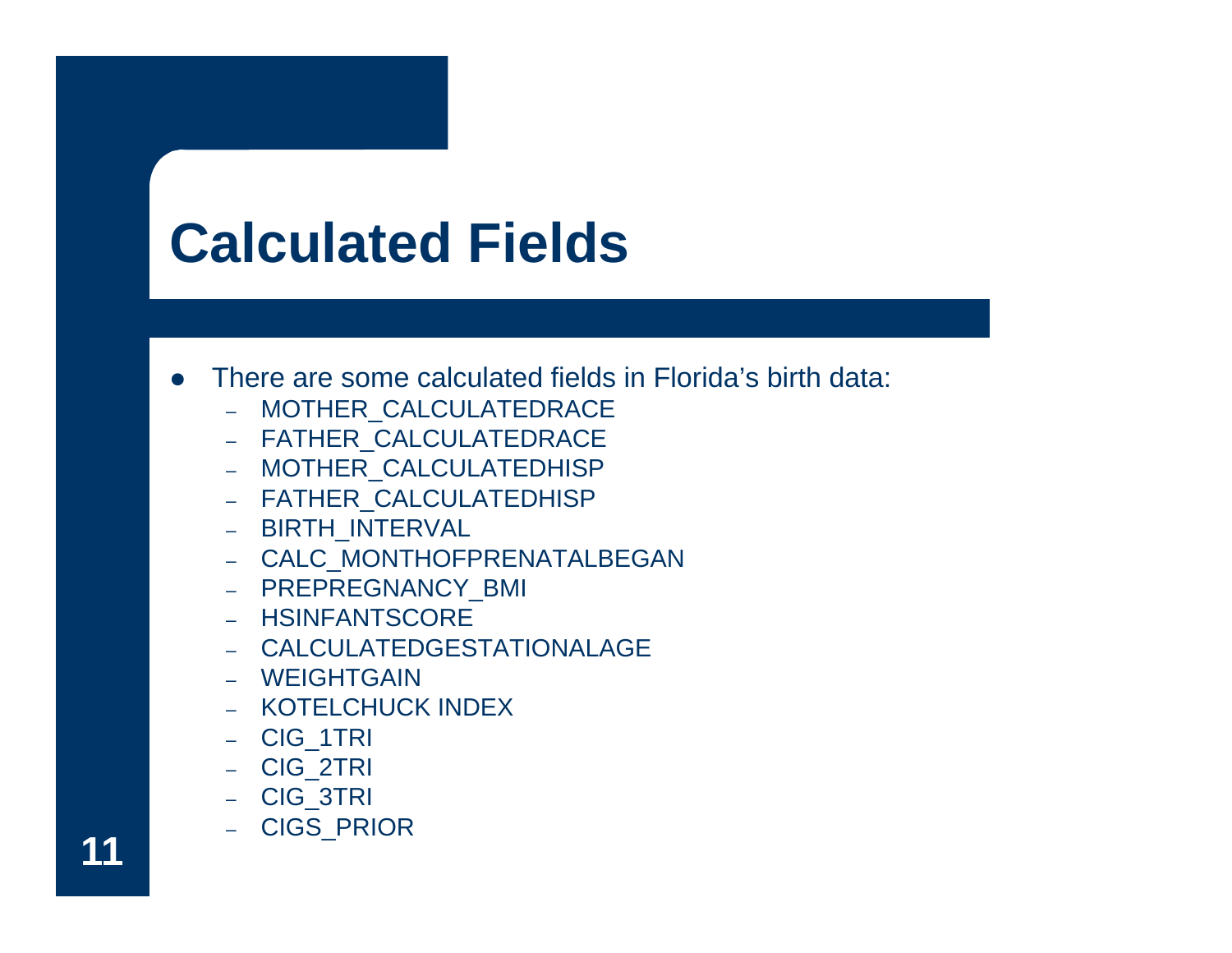# **Calculated Fields**

CALCULATEDRACE: combine the 15 separate race fields into one coded field. Codes for Multi-Race and Unknown are also included:

- $01 =$  White
- $02$  = Black
- 03 = American Indian/Alaskan Native
- $04$  = Chinese
- 05 = Japanese
- 06 = Hawaiian
- 07 = Filipino
- 08 = Korean
- 09 = Other Races
- $10 = \text{Vietnamese}$
- $11 =$  Asian Indian
- 12 = Asian Other
- $13$  = Guam
- $14 =$ Samoan
- 15 = Pacific Islander
- 20 = More than One Race
- 99 = Unknown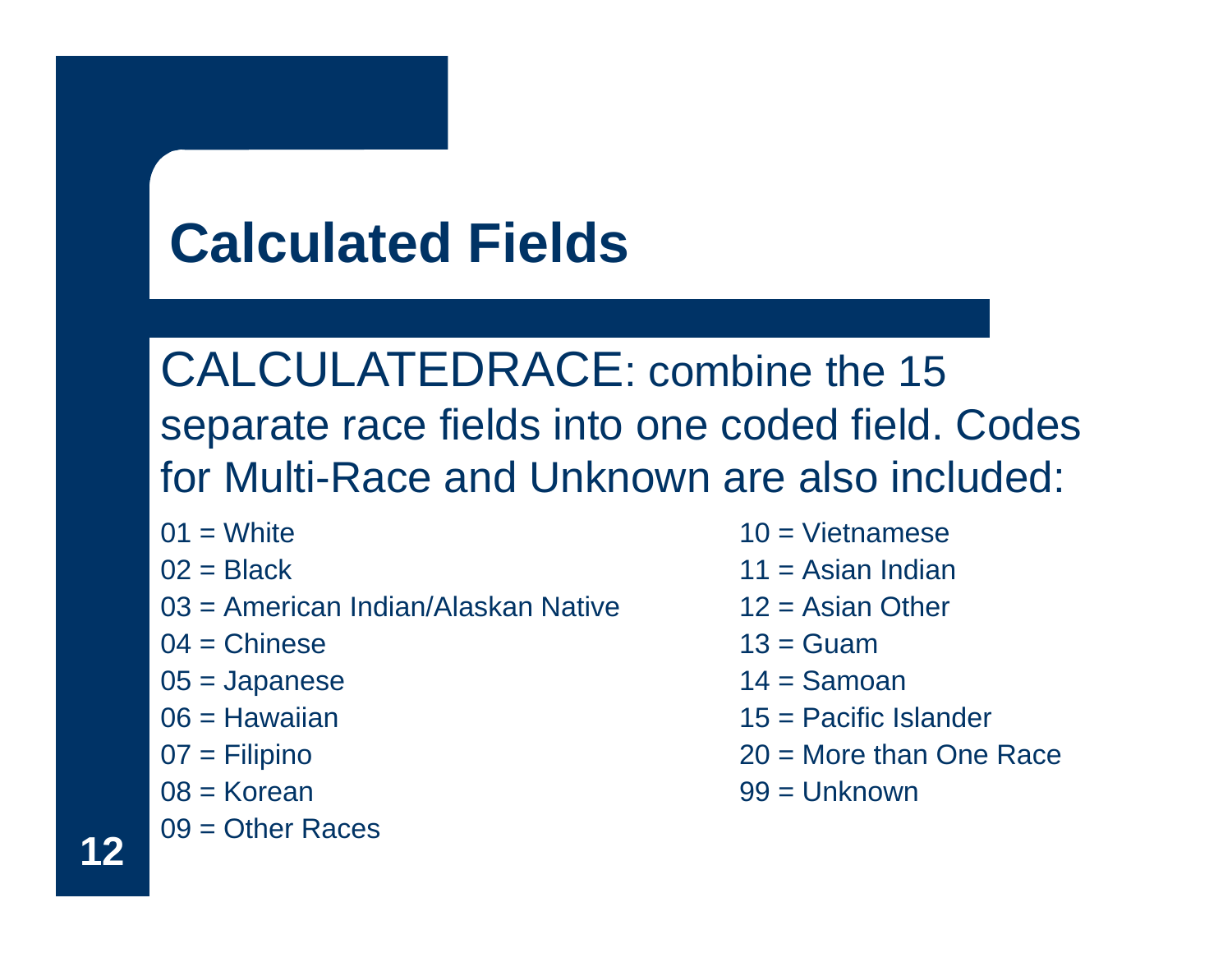# **KOTELCHUCK\_INDEX**

- Assesses the adequacy of prenatal care.
- See codebook for further details.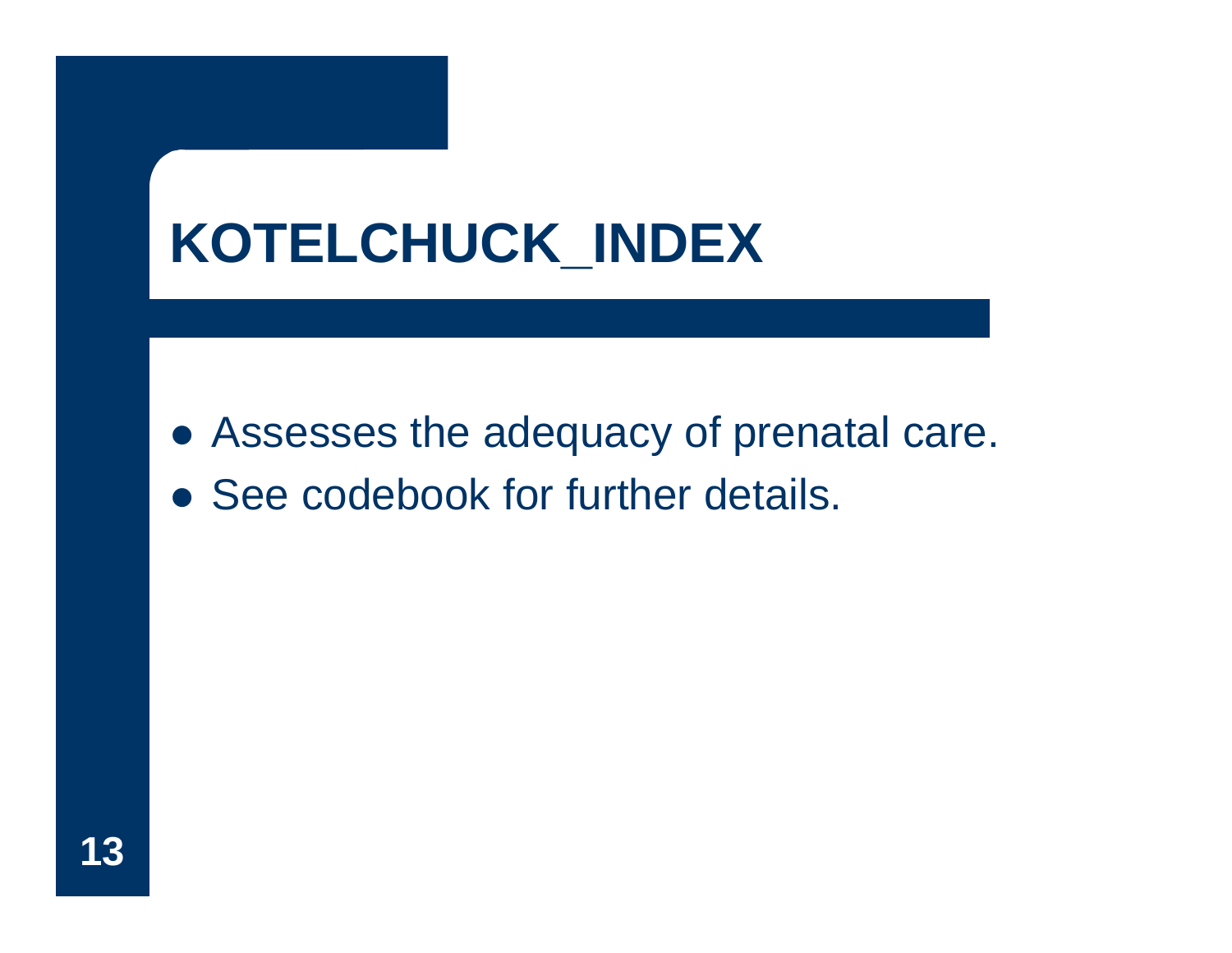# **Calculated Fields**

• CALCULATEDHISP: combine the 8 separate ethnicity fields into one coded field00=Not Hispanic and Not Haitian 01=Mexican 02=Puerto Rican 03=Cuban 05=Other or Unknown Hispanic 06=Haitian 09=Not classifiable

 $\bullet$  Beginning with 2011 data, ethnicities previously classified as code '04-Central/South American' were aggregated into '05-Other or Unknown Hispanic'.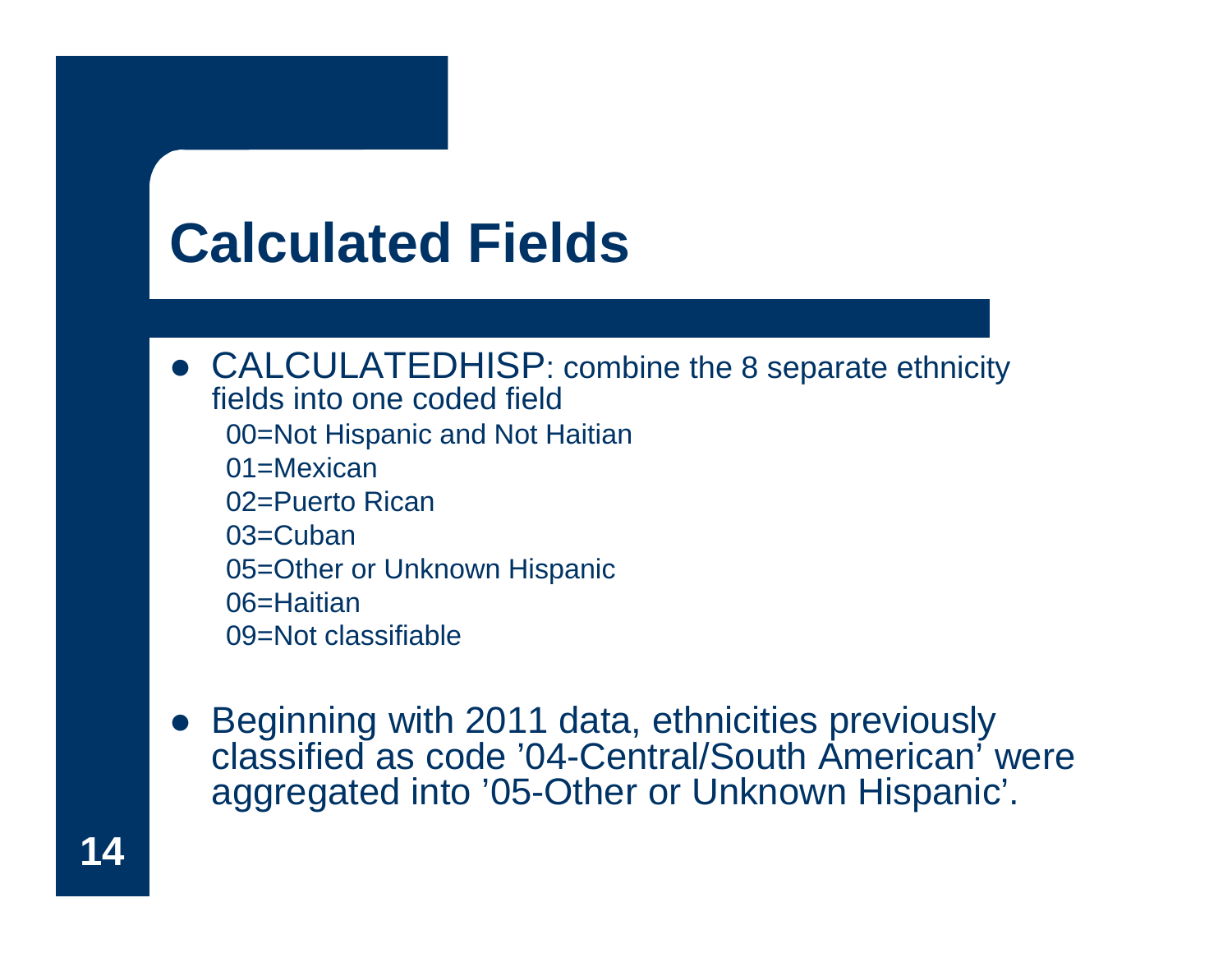## **County Fields**

- Most County Code fields use numeric codes 11 to 77 to represent Florida's 67 counties:
	- MOTHER\_RES\_COUNTY\_CODE
	- BCOUNTY\_CODE
	- DEATH\_COUNTY\_CODE
- One County Code field, MOTHER\_CHDRESCOUNTY, uses numeric codes 01-67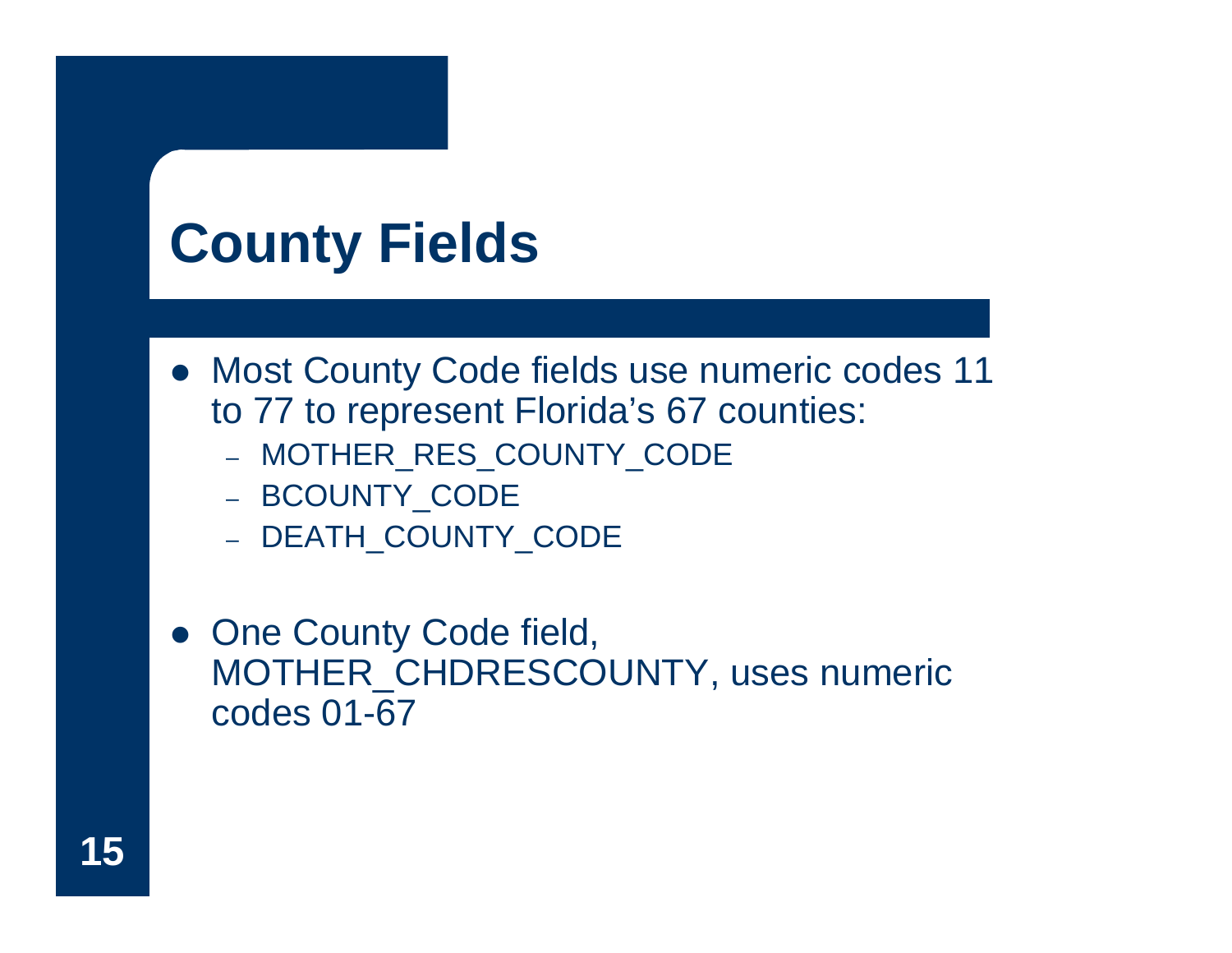# **Old Fields in the Birth data**

- Records prior to the 36,000<sup>th</sup> birth record of 2004 should have information populated in the *old* fields and **NOT** the new fields.
- Conversely, record 36,000+ of 2004 should have information populated in the *new* fields and **NOT** the old fields.
- It was necessary to have both "old" and "new" fields so that historical data could be stored in the same data table as new data (e.g. fetal alcohol syndrome and when prenatal care began).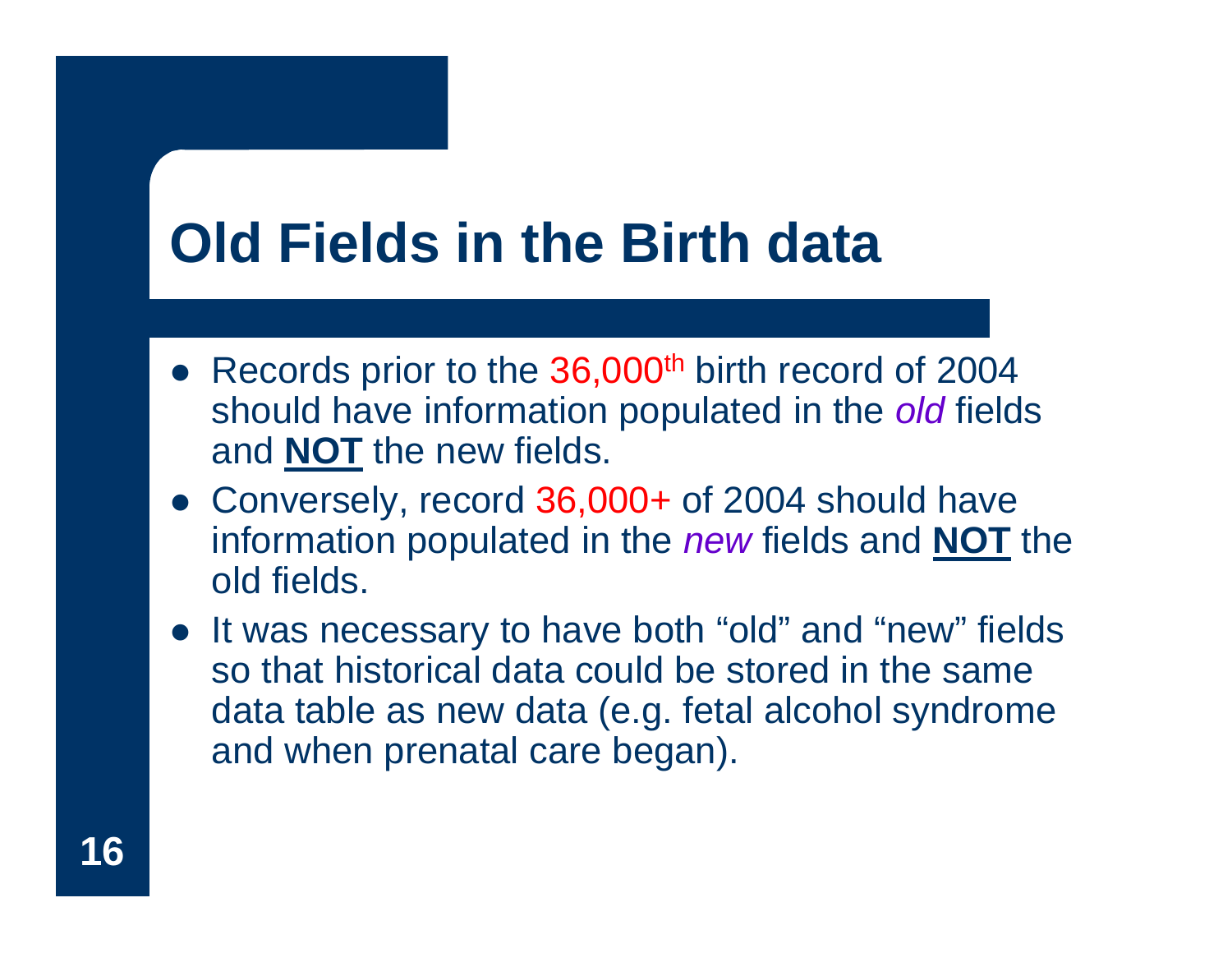# **Old Fields No Longer in Use**

- MOTHER\_OLD\_EDCODE is now MOTHER\_EDCODE
- z FATHER\_OLD\_EDCODE is now FATHER\_EDCODE
- OLD\_MONTHPRENATBEGIN is now CALC\_MONTHOFPRENATALBEGIN
- z OLD\_MOTHERRACE is now MOTHER\_CALCULATEDRACE
- z OLD\_MOTHERHISP is now MOTHER\_CALCULATEDHISP
- OLD\_ETHNICMOTHER
- z OLD\_FATHERRACE is now FATHER\_CALCULATEDRACE
- z OLD\_FATHERHISP is now FATHER\_CALCULATEDHISP
- OLD\_ETHNICFATHER
- $\bullet$ METHOD OF DELIVERY LIT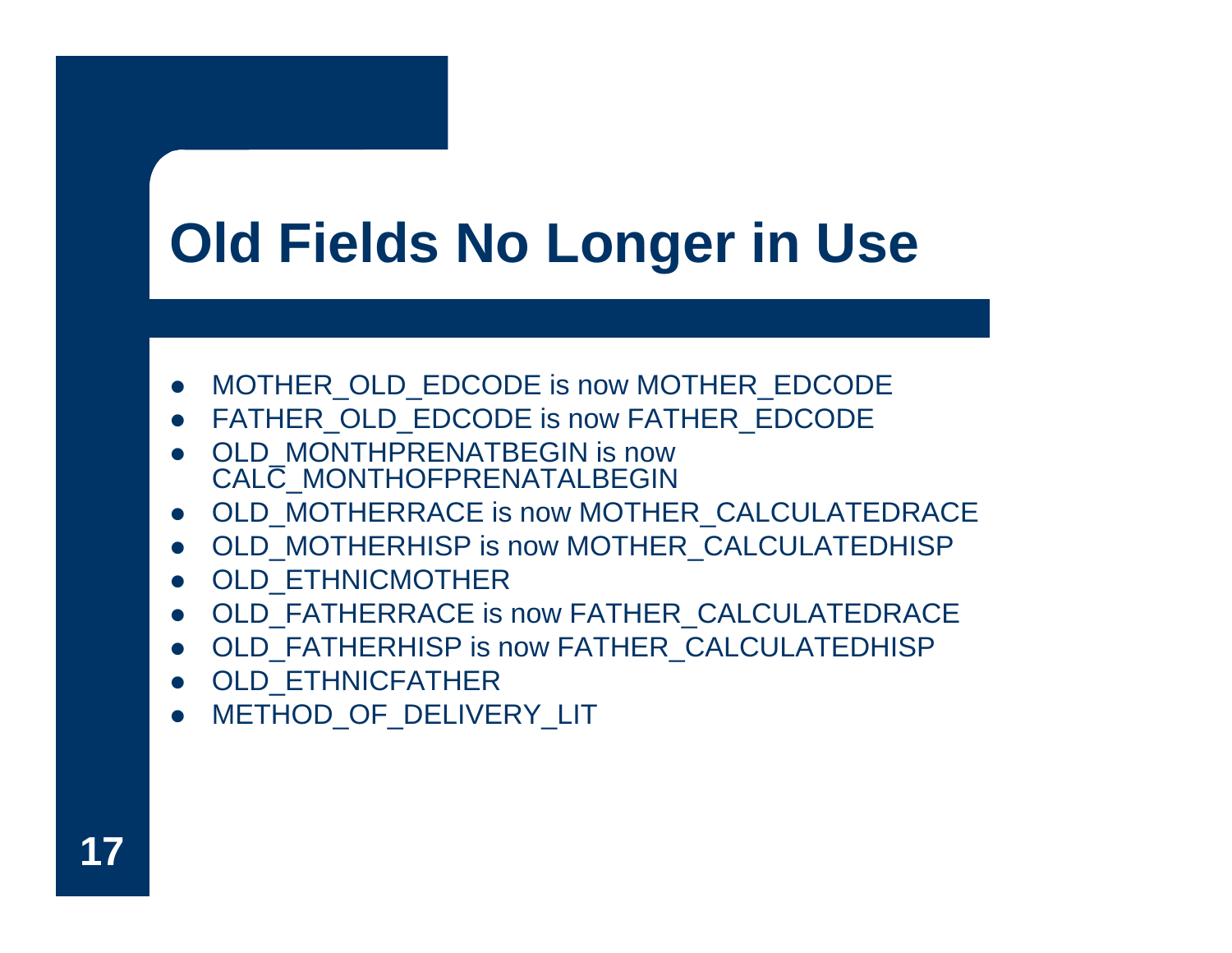#### **Linking Births to Infant Death Records**

#### $\bullet$ Create Birth Extract File

Select all Births from a particular calendar year (e.g. Event\_Year = 2008).

#### $\bullet$ Create Infant Death Extract File

- –Select all Infant Deaths (age\_code =  $2, 4, 5$ , or 6) associated with a birth occurring in Florida (Birth\_State\_Code = 10) from the same calendar year [e.g. Link\_Bir\_DOB\_Year in (2008, 2009); some infants born in one calendar year may die during the following calendar year].
- $\bullet$ Match the Death SFN field on the Birth record to the State\_File\_Number (or the Event\_Year concatenated with Certnumber) on the Death record; *OR* match the Birth\_SFN field on the Death record to the State\_File\_Number (or the Event Year concatenated with Certnumber) on the Birth record.